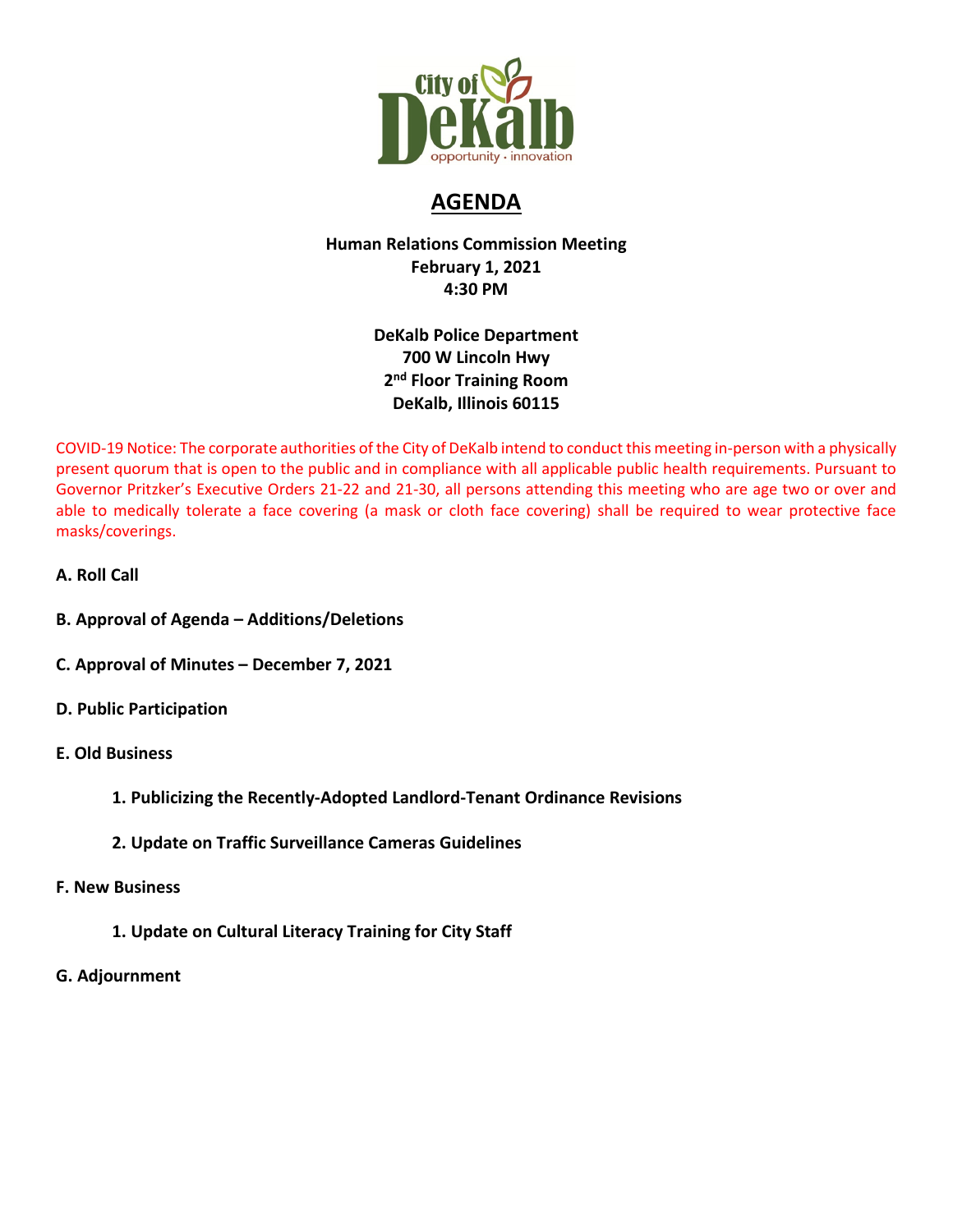

#### **Minutes**

## **City of DeKalb Human Relations Commission December 7, 2021**

The Human Relations Commission (HRC) held a regular meeting on December 7, 2021 in the Second Floor Training Room at the DeKalb Police Department.

### **A. Roll Call**

The meeting was called to order at 6:32 pm. The following members of the HRC were present: Joe Gastiger (Chair), Norden Gilbert, Andre Powell, and Lisa King.

Other City officials/staff present:

- Joshua Boldt, Assistant to the City Manager and Staff Liaison to the HRC
- Bill Nicklas, City Manager
- Scott Zak, Management Analyst

## **B. Approval of Agenda – Additions/Deletions**

Joe Gastiger asked for a motion to approve the December 7 HRC agenda. A motion to approve the agenda was made by Norden Gilbert and seconded by Lisa King. The December 7<sup>th</sup> agenda was approved by 4-0 voice vote.

## **C. Approval of Minutes – October 5, 2021 Regular Meeting**

Joe Gastiger asked for a motion to approve the HRC minutes recorded on October 5, 2021. A motion to approve the October 5<sup>th</sup> minutes was made by Norden Gilbert and seconded by Lisa King. The October 5<sup>th</sup> minutes were approved by 4-0 voice vote.

#### **D. Approval of Minutes – November 2, 2021 Regular Meeting**

Joe Gastiger asked for a motion to approve the HRC minutes recorded on November 2, 2021. A motion to approve the November 2<sup>nd</sup> minutes was made by Norden Gilbert and seconded by Lisa King. The November 2<sup>nd</sup> minutes were approved by 4-0 voice vote.

#### **E. Public Participation – NONE**

#### **F. Old Business**

**1. Landlord-Tenant Review**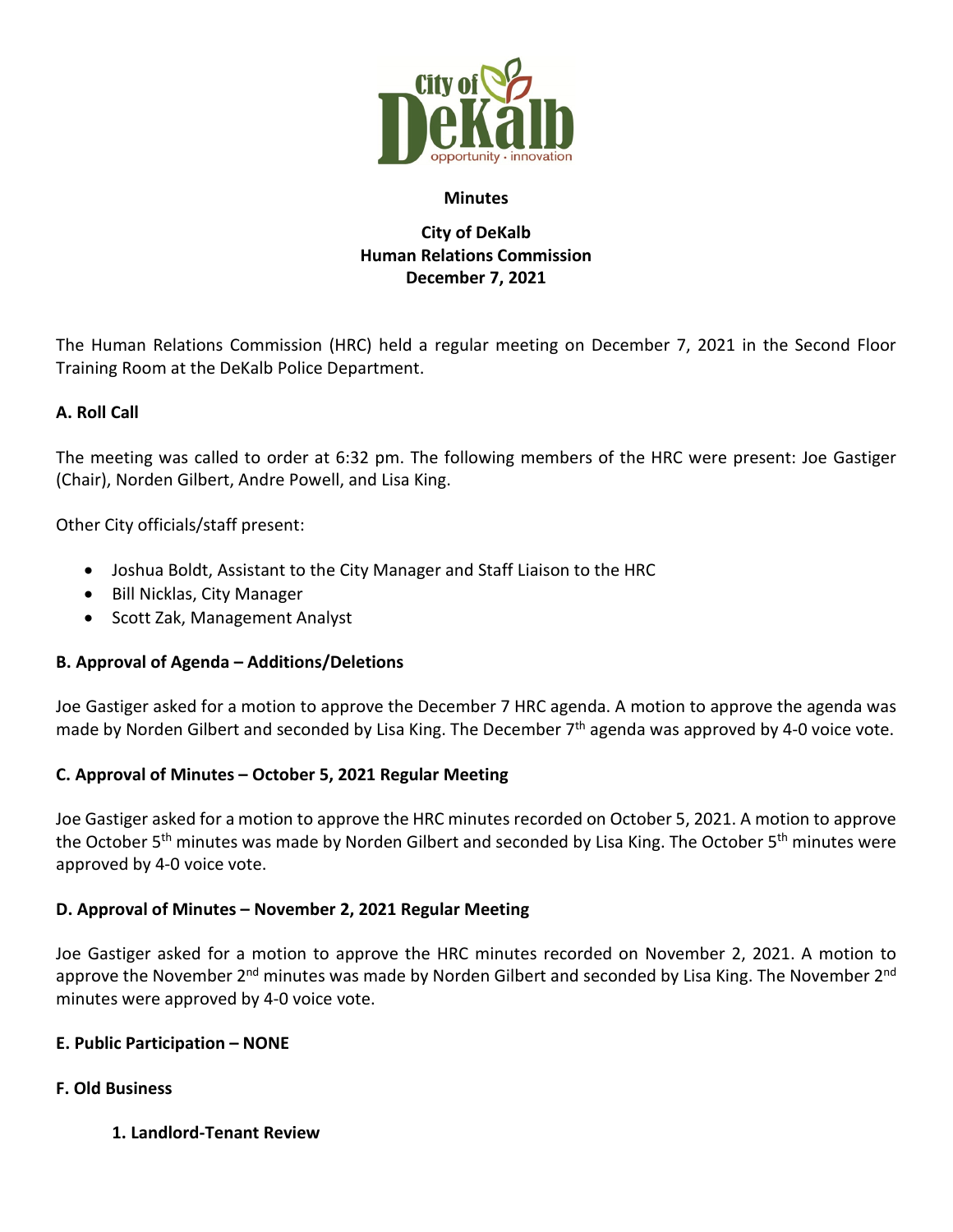

### **a. 1-Hour Notification for Landlord Visits**

Multiple invited guests were present on behalf of the DeKalb Area Rental Association (DARA): Glenn Roby, Mike Pittsley, and Will Heinisch.

Will Heinisch explained that DARA has been discussing the rule that a landlord must notify a tenant at least an hour in advance before entering a rental property (as specified in the City Code 10.14 (e)). Previously, the HRC suggested that this rule be emended to 24 hours.

Will Heinisch stated the DARA members believed, in summary, the 1-hour notice rule was fair given the non-emergency specifications that follow in 10.14(e). Will Heinisch suggested to the HRC that the Chapter 10 language revision proposal could include the requirement that a tenant be present before a landlord could enter a rental property on such short notice.

Mike Pittsley advocated for keeping 1-hour notice as defined currently in the City Code. Glenn Roby echoed Mike Pittsley's comments. Glenn Roby maintained that this access isn't being abused by DARA members.

Earnell Brown was present to speak on behalf of the Sir Donald Foundation. Mr. Brown disagreed with the 1-hour rule. Lisa King explained that perhaps there was a way to modify the access rule for certain types of housing units. Will Heinisch suggested the solution may be to further specify conditions for entry in 10.14(e)(i-vi). Conversation ensued on access to rental units.

Bill Nicklas explained this rule used to be applied by a landlord who could remediate a tenant concern without contacting police. One example of this would be ending a common underage drinking event in an apartment. Bill Nicklas wished for a shared solution to the issue. Mike Pittsley disagreed with a 24-hour notice requirement and advocated for one day. Lisa King stated that the 1-hour notice rule was being abused by more than one landlord. Norden Gilbert suggested the notice requirement settle at 12 hours. Mike Pittsley brought forward some concerns about random HUD inspections which may require immediate entry into rental units. Norden Gilbert suggested the Commission move forward with a 12-hour notice requirement instead of waiting until the next HRC meeting to approve a proposal. Will Heinisch and Mike Pittsley were agreeable to the 12-hour notice requirement and conversation reached a consensus.

Norden Gilbert made a motion to amend 10.14(e)(1) language to require a 12-hour notice of intent to enter. This motion was seconded by Lisa King. The motion was approved by a 4-0 voice vote.

#### **G. New Business**

#### **a. Sir Donald Foundation Introduction**